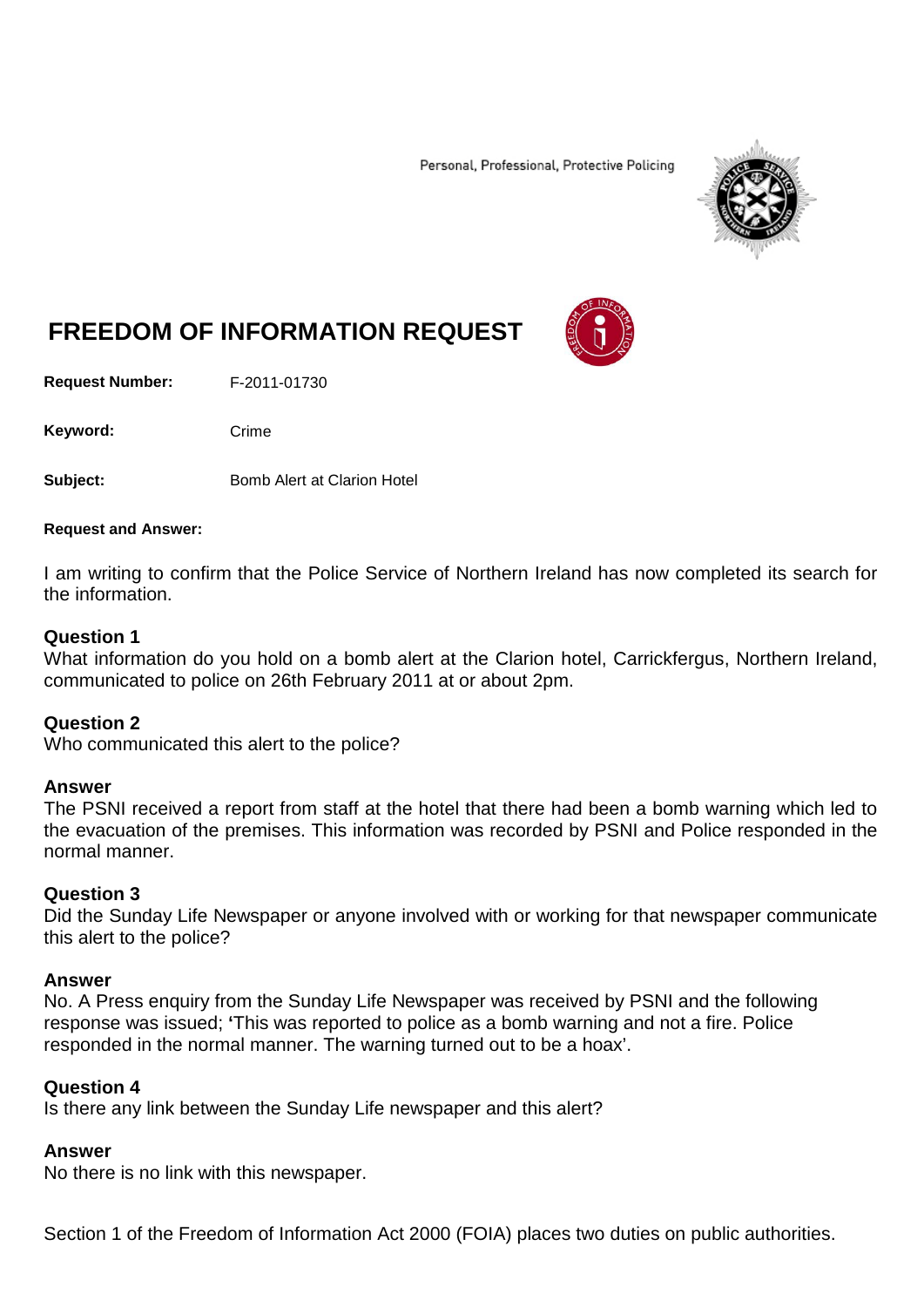Unless exemptions apply, the first duty at Section 1(1)(a) is to confirm or deny whether the information specified in the request is held. The second duty at Section 1(1)(b) is to disclose information that has been confirmed as being held.

Where exemptions are relied upon Section 17 of FOIA requires that we provide the applicant with a notice which:

a) states that fact,

b) specifies the exemption(s) in question and

c) states (if that would not otherwise be apparent) why the exemption applies.

The Police Service of Northern Ireland (PSNI) can Neither Confirm Nor Deny that it holds any other information relevant to your request as the duty in Section 1(1)(a) of the Freedom of Information Act 2000 does not apply by virtue of the following exemptions:

Section 23(5) Information supplied by or concerning certain Security Bodies Section 24(2) National Security Section 30(3) Investigations Section 31(3) Law Enforcement Section 38(2) Health and Safety

Section 23 is a class based, absolute exemption and there is no requirement to consider the public interest test.

Section 30 is a class based, qualified exemption and consideration must be given as to whether there is a public interest in neither confirming nor denying the information exists.

Sections 24, 31 and 38 are prejudice based, qualified exemptions and there is a requirement to articulate the harm caused by confirming or denying that the information is held as well as carrying out a public interest test.

## **Overall Harm with regard to Confirming or Denying that any other information is held**

Modern-day policing is intelligence led, and intelligence changes on a day-by-day basis. Disclosures under the Freedom of Information Act are disclosures to the world, not just to the individual making the request. To confirm or deny whether any other information is held regarding a bomb threat, would disclose the levels of police activity and confirm that ongoing investigations are or are not taking place. This would consequently be detrimental to our ability to be able deal with the on-going terrorist threat we face. This would be to the detriment of providing an efficient policing service and a failure in providing a duty of care to all members of the public.

If a terrorist group knew they were being investigated this may lead to them destroying evidence or moving their operations to different locations, or avoiding those areas where police activity is concentrated. This would ultimately compromise police tactics, operations and future prosecutions. Any information identifying the focus of policing activity could be used to the advantage of terrorists or criminal organisations. Information that undermines the operational integrity of these activities will adversely affect public safety and have a negative impact on both national security and law enforcement.

## **Section 24 – National Security**

# Factors favouring confirmation or denial

The public are entitled to know how public funds are spent and by disclosing what the police are investigating would enable them to be better informed.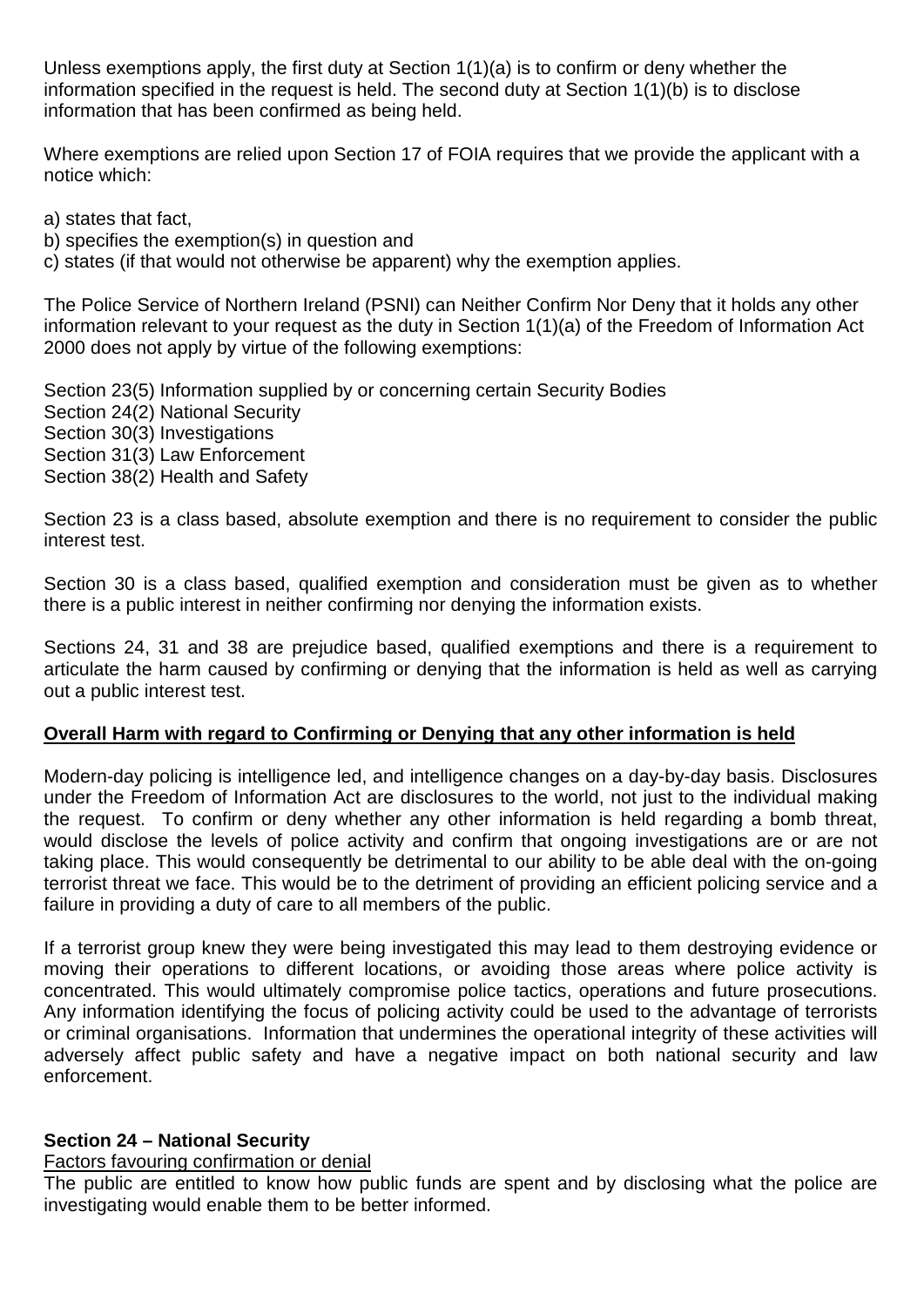## Factors against confirmation or denial

By confirming or denying that any other information is held would render security measures less effective. This would lead to the compromise of ongoing or future operations to protect the security or infra-structure of the province and increase the risk of harm to the public.

## **Section 30 - Investigations**

# Factors favouring confirmation or denial

Confirmation or denial that other information exists could provide reassurance to the general public that the monitoring of these terrorists is conducted appropriately. The release of such information would provide an insight into the police service and enable the public to have better understanding of the effectiveness of the police. The release of information could allow the public to make informed decisions about police procedures and the money spent in this business area.

# Factors against confirmation or denial

By confirming or denying whether any other information is held in respect of a bomb hoax would hinder the prevention or detection of crime and impact on ongoing investigations.

This would impact on police resources and more crime could be committed, placing individuals at risk.

# **Section 31 – Law Enforcement**

# Factors favouring confirmation or denial

By confirming or denying whether any other information is held, the public would be able to take steps to protect themselves and their families. Better public awareness may reduce crime or lead to more information from the public as they would be more observant in reporting suspicious activity.

# Factors against confirmation or denial

By confirming or denying whether any other information is held, law enforcement tactics could be compromised which would hinder the prevention and detection of crime. More crime could be committed and individuals would be placed at risk, which would impact on police resources.

# **Section 38 – Health & Safety**

# Factors favouring confirmation or denial

The public are entitled to know what areas of criminal activity the police service allocate public funds to, therefore by confirming or denying that investigations have taken place around bomb threats, would lead to better informed public awareness and debate.

# Factors against confirmation or denial

By confirming or denying whether any other information is held in respect of a bomb hoax, would increase the risks to individuals and there would be a loss of confidence in the police service to protect the well-being of the community. If criminals were aware that their activities were being investigated, they could move their operations. This would increase the risk of the terrorists remaining undiscovered and there would be substantial harm to the public if their criminal activities were allowed to continue undetected.

# Decision

The Police Service is charged with enforcing the law, preventing and detecting crime and protecting the communities we serve. The security of the province is of paramount importance and the Police Service will not divulge whether information is or is not held if to do so would place the community at risk or undermine National Security. There is a public interest in the transparency of policing operations and providing assurance that the Police Service is appropriately and effectively engaging with the threat posed by terrorists. However, there is a very strong public interest in safeguarding both national security and the integrity of police investigations. As much as there is public interest in knowing that policing activity is appropriate and balanced in matters of national security, this will only